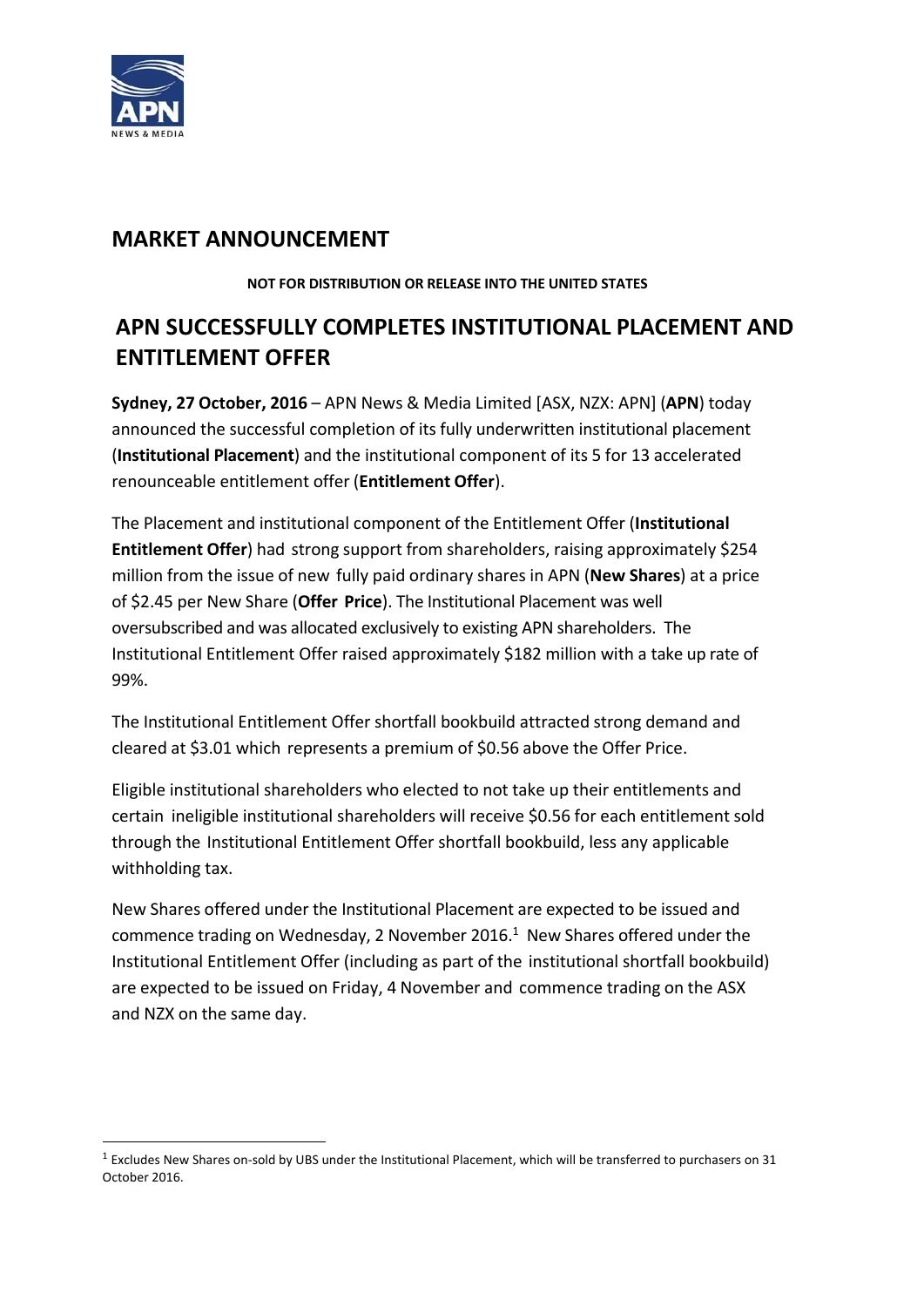

# **Retail Entitlement Offer**

The retail component of the Entitlement Offer (**Retail Entitlement Offer**) will open on Wednesday, 2 November 2016 and close at 5.00pm on Thursday, 17 November 2016.

Eligible retail shareholders with a registered address in Australia, New Zealand or Ireland will be able to subscribe for 5 New Shares for every 13 fully paid ordinary shares in APN held as at 7.00pm (Sydney time) on the Record Date of Thursday, 27 October 2016, at the same offer price of \$2.45 per New Share as the Institutional Entitlement Offer.

Eligible retail shareholders are encouraged to carefully read the Retail Offer Booklet for further details relating to the Retail Entitlement Offer. APN expects to lodge the Retail Offer Booklet with the ASX and NZX and dispatch the Retail Offer Booklet and personalised entitlement and Acceptance Forms to eligible retail shareholders on or about Wednesday, 2 November 2016. The Retail Offer Booklet will be made available on APN's website (www.apn.com.au).

# **ShareholderEnquiries**

Retail shareholders who have questions relating to the Entitlement Offer should speak with their broker or adviser and/or call the APN Shareholder Information Line on:

- 1300 494 781 (from within Australia);
- 0800 729 276 (from within New Zealand);or
- +61 1300 494 781 (from outside Australia and New Zealand),

between 8.30am to 5.30pm (Sydney time) Monday to Friday during the Retail Entitlement Offer period.

### **For further information:**

Peter Brookes, Citadel, +61 407 911 389 Helen McCombie, Citadel, +61 411 756 248

### **Not for distribution or release in the United States**

This announcement is for information purposes only and is not a prospectus, disclosure document, product disclosure statement or other offering document under Australian law or any other law (and will not be lodged with the Australian Securities and Investments Commission (**ASIC**)). The announcement is not and should not be considered an offer or an invitation to acquire entitlements or New Shares or any other financial products.

This announcement may not be released or distributed in the United States. This